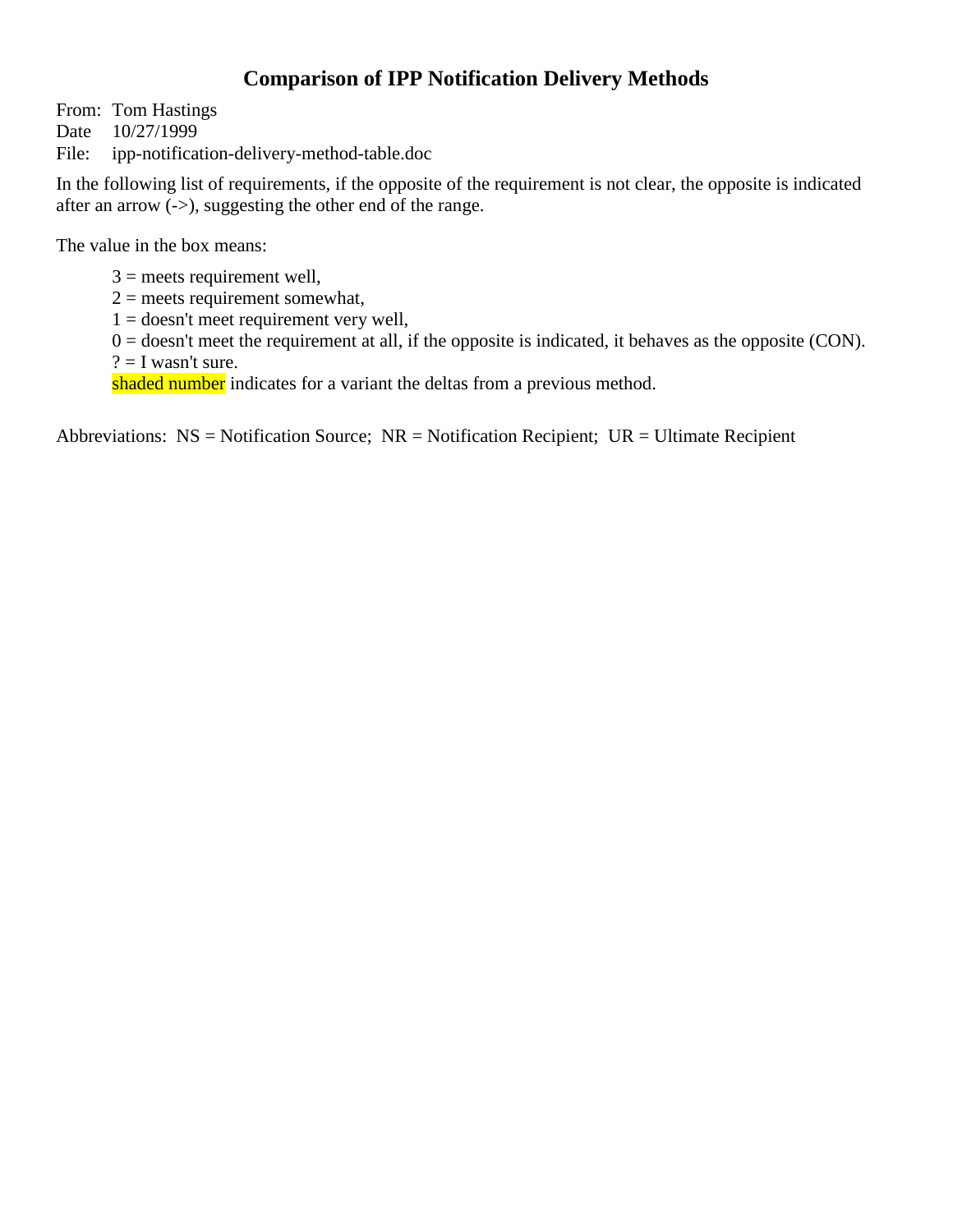| Requirement - PRO -> CON                                                           | $\mathbf{1}$   | $\overline{2}$ | 3              | 4                       | 5                       | 6                       | 7              | 8                       | 9              | 10             | 11             | 12             | 13             | 14             |
|------------------------------------------------------------------------------------|----------------|----------------|----------------|-------------------------|-------------------------|-------------------------|----------------|-------------------------|----------------|----------------|----------------|----------------|----------------|----------------|
| Variant of:                                                                        |                |                |                | $\overline{3}$          | 3,4                     | 3                       | 3              | 7                       | 7              |                |                | 11             |                | 13             |
|                                                                                    | poll           |                | in-band        |                         |                         |                         |                |                         |                |                | <b>SNMP</b>    |                | <b>UDP</b>     |                |
| Fits notification model [ipp-<br>1.<br>not]                                        | $\overline{0}$ | 3              | 1              | 1                       | 1                       | $\overline{\mathbf{0}}$ | 1              | $\mathbf{1}$            | 1              | 3              | 3              | 3              | 3              | 3              |
| Fits current IPP Model [ipp-<br>2.<br>mod]; changes existing<br>operations         | 3              | $\Omega$       | $\overline{2}$ | $\overline{2}$          | $\overline{2}$          | $\overline{2}$          | $\overline{2}$ | $\overline{2}$          | $\overline{2}$ | $\overline{0}$ | $\overline{3}$ | 3              | 3              | 3              |
| 3. Likely to go through firewalls                                                  | $\overline{2}$ | $\overline{2}$ | $\overline{2}$ | $\overline{2}$          | $\overline{2}$          | $\overline{2}$          | $\overline{2}$ | $\overline{2}$          | $\overline{2}$ | $\mathbf{1}$   | $\overline{0}$ | $\Omega$       | $\overline{0}$ | $\Omega$       |
| 4. Fewer connections left open -><br>one per pending job                           | 3              | $\theta$       | $\theta$       | $\overline{0}$          | $\overline{0}$          | $\overline{0}$          | $\overline{0}$ | $\overline{0}$          | $\overline{0}$ | 3              | 3              | 3              | 3              | 3              |
| 5. Fewer connection setups to<br>send/receive a notification                       | 3              | $\overline{3}$ | $\overline{2}$ | $\overline{2}$          | $\overline{2}$          | $\overline{2}$          | $\overline{2}$ | $\overline{\mathbf{0}}$ | $\overline{2}$ | $\overline{3}$ | $\overline{3}$ | 3              | 3              | $\overline{3}$ |
| Reduces network traffic, events<br>6.<br>can be batched into one<br>Notification   | $\overline{2}$ | $\Omega$       | $\theta$       | $\Omega$                | $\theta$                | $\overline{0}$          | $\overline{0}$ | $\theta$                | $\Omega$       | 3              | $\overline{0}$ | $\theta$       | $\overline{0}$ | $\Omega$       |
| Works with HTTP servers -><br>7.<br>multiple responses needed                      | 3              | $\Omega$       | $\theta$       | $\overline{0}$          | $\overline{0}$          | $\overline{0}$          | $\overline{0}$ | $\overline{3}$          | $\overline{0}$ | 3              | 3              | 3              | 3              | 3              |
| Don't miss events after<br>8.<br>subscribing                                       | $\overline{0}$ | 3              | 3              | $\overline{\mathbf{0}}$ | $\overline{3}$          | 3                       | 3              | 3                       | 3              | 3              | $\overline{3}$ | 3              | 3              | 3              |
| Per-Job and Per-Printer<br>9.<br>Subscription; Per-Job only                        | $\overline{0}$ | $\overline{0}$ | 3              | 3                       | 3                       | 3                       | 3              | 3                       | 3              | 3              | 3              | 3              | 3              | 3              |
| 10. End users and operators -> end<br>users only or operators only                 | $\overline{0}$ | $\Omega$       | $\Omega$       | $\overline{0}$          | $\theta$                | $\overline{0}$          | $\theta$       | $\Omega$                | $\theta$       | $\overline{3}$ | 1              | $\mathbf{1}$   | $\mathbf{1}$   | $\mathbf{1}$   |
| 11. Good for all events -> not good<br>for page level or complete only             | 3              | $\overline{2}$ | 3              | $\overline{3}$          | 3                       | 3                       | 3              | $\overline{\mathbf{0}}$ | $\overline{3}$ | 3              | 3              | 3              | 3              | 3              |
| 12. Good when only job complete<br>event wanted                                    | 3              | $\overline{0}$ | $\theta$       | $\overline{0}$          | $\overline{0}$          | $\boldsymbol{0}$        | $\theta$       | $\overline{0}$          | $\overline{0}$ | 3              | $\overline{3}$ | $\overline{3}$ | 3              | 3              |
| 13. Human Consumable and<br><b>Machine Consumable</b>                              | $\overline{0}$ | $\overline{3}$ | 3              | 3                       | $\overline{3}$          | 3                       | $\overline{3}$ | 3                       | $\overline{3}$ | 3              | $\overline{0}$ | $\Omega$       | $\overline{0}$ | $\overline{0}$ |
| 14. No limit to size of content                                                    | 3              | 3              | 3              | $\overline{3}$          | 3                       | 3                       | $\overline{3}$ | 3                       | $\overline{3}$ | 3              | $\mathbf{1}$   | $\mathbf{1}$   | $\mathbf{1}$   | $\mathbf{1}$   |
| 15. Same owner on different<br>workstations can get<br>notification from selective | 3              | 3              | $\theta$       | $\overline{\mathbf{3}}$ | $\overline{\mathbf{3}}$ | $\overline{0}$          | $\mathbf{0}$   | $\theta$                | $\overline{0}$ | 3              | $\overline{3}$ | $\overline{3}$ | 3              | 3              |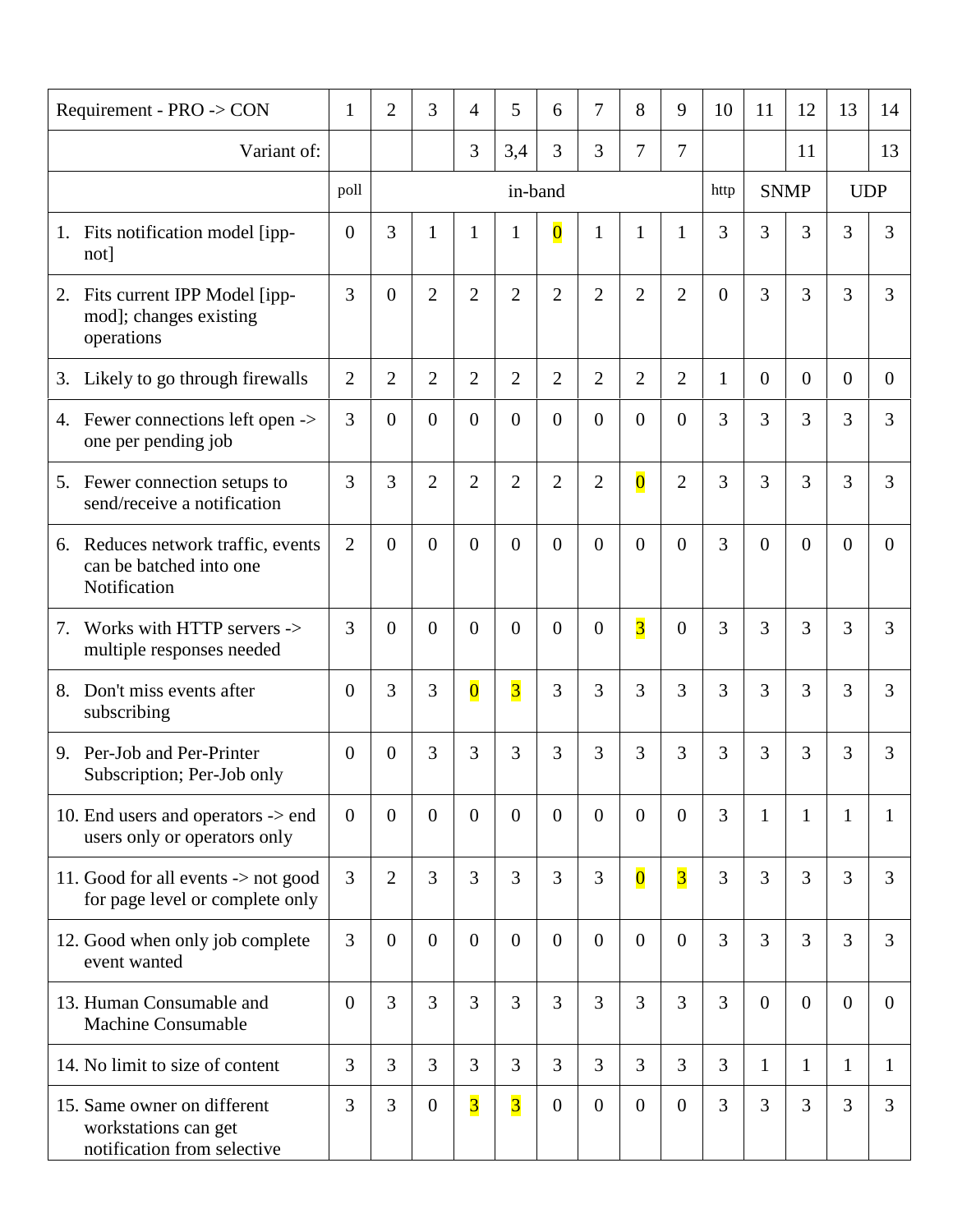| Requirement - PRO -> CON                                              | $\mathbf{1}$             | $\overline{2}$ | 3                | $\overline{4}$ | 5              | 6                       | 7                       | 8                       | 9                       | 10             | 11               | 12             | 13                      | 14                      |
|-----------------------------------------------------------------------|--------------------------|----------------|------------------|----------------|----------------|-------------------------|-------------------------|-------------------------|-------------------------|----------------|------------------|----------------|-------------------------|-------------------------|
| Variant of:                                                           |                          |                |                  | 3              | 3,4            | 3                       | 3                       | 7                       | 7                       |                |                  | 11             |                         | 13                      |
| subscriptions                                                         |                          |                |                  |                |                |                         |                         |                         |                         |                |                  |                |                         |                         |
| 16. Easy for NS to implement                                          | $\overline{0}$           | $\overline{2}$ | $\mathbf{1}$     | $\mathbf{1}$   | 1              | $\overline{\mathbf{3}}$ | $\overline{\mathbf{0}}$ | $\overline{\mathbf{0}}$ | $\overline{\mathbf{0}}$ | $\mathbf{1}$   | 3                | 3              | 3                       | 3                       |
| 17. Easy for NS cleanup when<br>subscriptions no longer wanted        | 3                        | 3              | $\overline{2}$   | $\overline{2}$ | $\overline{2}$ | $\overline{\mathbf{3}}$ | $\overline{2}$          | $\overline{2}$          | $\overline{2}$          | 3              | 3                | 3              | 3                       | 3                       |
| 18. Anyone can be NR -> only<br>subscriber can be NR                  | $\overline{0}$           | $\overline{0}$ | $\overline{0}$   | $\overline{0}$ | $\overline{0}$ | $\overline{0}$          | $\overline{0}$          | $\overline{0}$          | $\overline{0}$          | 3              | 3                | 3              | 3                       | 3                       |
| 19. Any NR can cancel<br>subscription -> only owner can               | 3                        | $\mathbf{1}$   | $\mathbf{1}$     | $\mathbf{1}$   | $\mathbf{1}$   | $\mathbf{1}$            | $\mathbf{1}$            | $\mathbf{1}$            | $\mathbf{1}$            | 3              | $\boldsymbol{0}$ | $\overline{0}$ | $\overline{0}$          | $\theta$                |
| 20. Transport is reliable                                             | 3                        | 3              | 3                | 3              | 3              | 3                       | 3                       | 3                       | 3                       | 3              | $\mathbf{1}$     | $\overline{3}$ | $\mathbf{1}$            | $\overline{\mathbf{3}}$ |
| 21. Transport widely deployed                                         | 3                        | 3              | 3                | $\overline{3}$ | 3              | 3                       | $\overline{3}$          | 3                       | 3                       | 3              | 3                | $\overline{1}$ | 3                       | 3                       |
| 22. Transport is fast                                                 | 3                        | 3              | 3                | 3              | 3              | 3                       | 3                       | 3                       | 3                       | 3              | 3                | 3              | 3                       | 3                       |
| 23. NR already deployed $(2 = e$ asy<br>to deploy)                    | $\mathbf{1}$             | $\mathbf{1}$   | $\overline{2}$   | $\overline{2}$ | $\overline{2}$ | $\overline{2}$          | $\overline{2}$          | $\overline{2}$          | $\overline{2}$          | $\overline{2}$ | 3                | $\overline{1}$ | $\overline{\mathbf{0}}$ | $\overline{\mathbf{0}}$ |
| 24. NR already does further<br>filtering                              | $\overline{0}$           | $\theta$       | $\Omega$         | $\overline{0}$ | $\overline{0}$ | $\overline{0}$          | $\overline{0}$          | $\overline{0}$          | $\overline{0}$          | $\overline{0}$ | $\overline{2}$   | $\overline{2}$ | $\overline{2}$          | 2                       |
| 25. NR already has interface to UR                                    | $\mathbf{1}$             | $\mathbf{1}$   | $\mathbf{1}$     | $\mathbf{1}$   | $\mathbf{1}$   | $\mathbf{1}$            | $\mathbf{1}$            | 1                       | 1                       | $\mathbf{1}$   | 3                | 3              | 3                       | 3                       |
| 26. Easy to implement NR                                              | $\overline{2}$           | $\overline{2}$ | 2                | $\overline{2}$ | $\overline{2}$ | $\overline{2}$          | $\overline{2}$          | $\overline{2}$          | $\overline{2}$          | 1              | $\overline{2}$   | $\overline{2}$ | $\overline{2}$          | $\overline{2}$          |
| 27. NR can receive from multiple<br><b>NS</b>                         | $\mathfrak{2}$           | $\overline{0}$ | $\boldsymbol{0}$ | $\overline{0}$ | $\overline{0}$ | $\overline{0}$          | $\boldsymbol{0}$        | $\boldsymbol{0}$        | $\overline{0}$          | 3              | 3                | 3              | 3                       | 3                       |
| 28. UR doesn't need Internet<br>connection                            | $\overline{0}$           | $\overline{0}$ | $\theta$         | $\overline{0}$ | $\overline{0}$ | $\mathbf{0}$            | $\overline{0}$          | $\theta$                | $\overline{0}$          | $\overline{0}$ | $\theta$         | $\overline{0}$ | $\overline{0}$          | $\overline{0}$          |
| 29. UR always reachable                                               | $\overline{\mathcal{L}}$ | $\overline{2}$ | $\mathbf{1}$     | $\mathbf{1}$   | $\mathbf{1}$   | $\mathbf{1}$            | $\mathbf{1}$            | $\mathbf{1}$            | $\mathbf{1}$            | $\mathbf{1}$   | $\mathbf{1}$     | $\overline{2}$ | $\mathbf{1}$            | 1                       |
| 30. Server in middle can easily<br>pass thru client subscriptions     | 3                        | $\overline{0}$ | $\overline{0}$   | $\overline{0}$ | $\overline{0}$ | $\mathbf{0}$            | $\overline{0}$          | $\theta$                | $\overline{0}$          | 3              | 3                | 3              | 3                       | 3                       |
| 31. Can use 'application/ipp' -><br>needs new MIME type               | 3                        | 3              | 3                | 3              | 3              | 3                       | 3                       | 3                       | 3                       | $\overline{0}$ | $\overline{0}$   | $\theta$       | $\overline{0}$          | $\theta$                |
| 32. No new port is needed $\rightarrow$ new<br>default port is needed | 3                        | 3              | 3                | $\overline{3}$ | $\overline{3}$ | 3                       | $\overline{3}$          | 3                       | 3                       | $\overline{0}$ | $\overline{3}$   | $\overline{3}$ | 3                       | 3                       |
| 33. Likely to be accepted by IETF                                     | $\overline{2}$           | 3              | 3                | 3              | 3              | 3                       | $\overline{3}$          | 3                       | 3                       | $\overline{2}$ | 3                | 3              | $\overline{1}$          | $\overline{1}$          |
| Totals:                                                               | 60                       | 52             | 50               | 50             | 53             | 52                      | 49                      | 47                      | 49                      | 72             | 71               | 70             | 66                      | 68                      |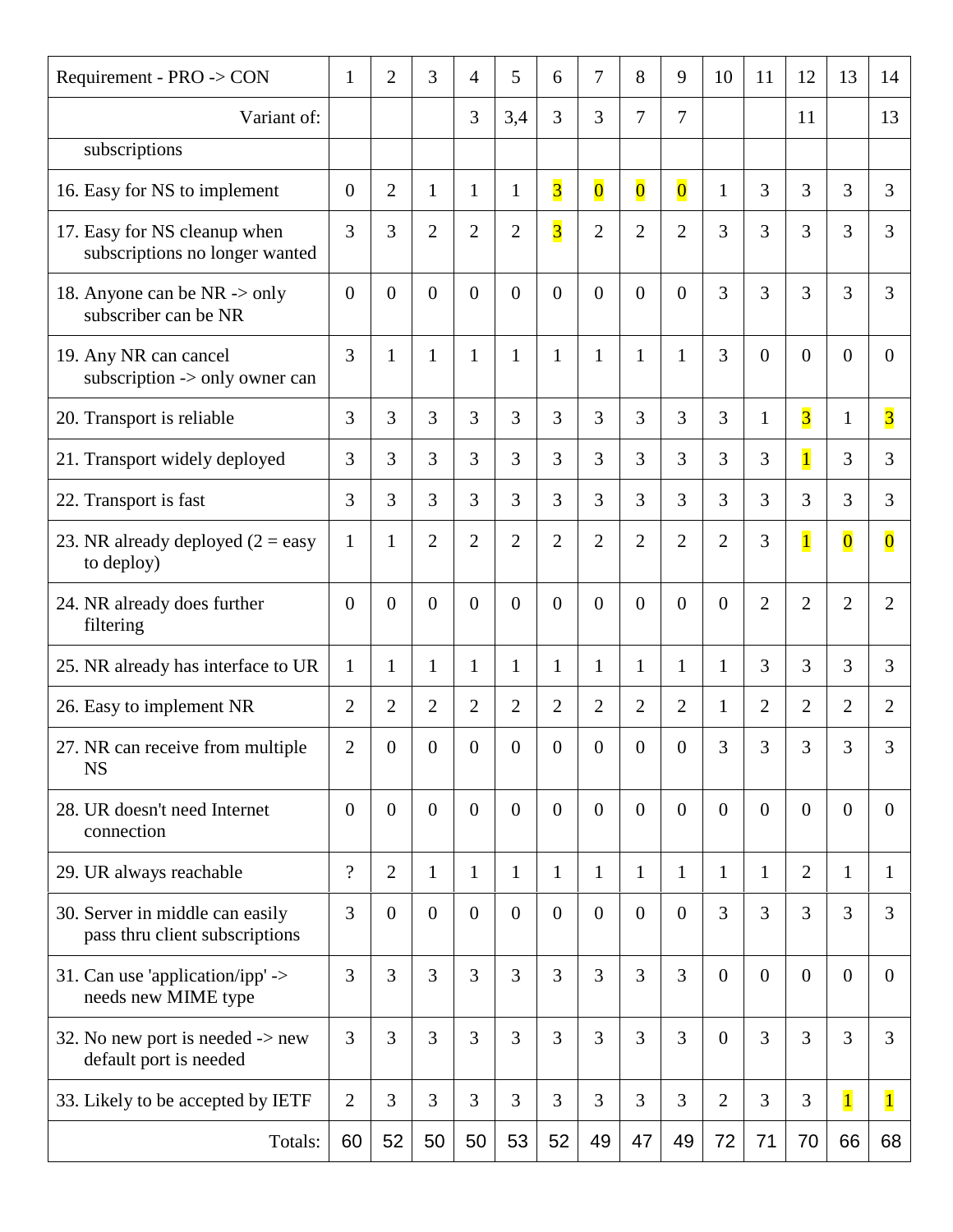| Requirement - PRO -> CON                              |                                                                        | 15             | 16             | 17             | 18                      | 19             | 20             | 21             | 22                      | 23                | 24             | 25             | 26             | 27                      | 28  |
|-------------------------------------------------------|------------------------------------------------------------------------|----------------|----------------|----------------|-------------------------|----------------|----------------|----------------|-------------------------|-------------------|----------------|----------------|----------------|-------------------------|-----|
| Variant of:                                           |                                                                        | 13             | 14             |                | 17                      | 17             | 17             |                | 21                      |                   | 23             | 24             | 25             | $1-3$                   |     |
|                                                       |                                                                        |                | <b>TCP</b>     |                |                         | email          |                | IM             | pag<br>ing              | configured paging |                |                |                |                         | esc |
| 1.<br>not]                                            | Fits notification model [ipp-                                          | 3              | 3              | 3              | 3                       | 3              | 3              | 3              | 3                       | $\Omega$          | $\overline{0}$ | $\overline{0}$ | $\overline{0}$ | $\overline{0}$          |     |
| 2.<br>mod]; changes existing<br>operations            | Fits current IPP Model [ipp-                                           | 3              | 3              | 3              | $\overline{3}$          | 3              | 3              | 3              | 3                       | 3                 | 3              | $\overline{3}$ | 3              | 3                       |     |
| 3.                                                    | Likely to go through firewalls                                         | $\overline{0}$ | $\overline{0}$ | $\overline{2}$ | $\overline{3}$          | $\overline{2}$ | $\overline{2}$ | 3              | 3                       | 3                 | 3              | 3              | 3              | $\overline{2}$          |     |
| 4.<br>one per pending job                             | Fewer connections left open ->                                         | 3              | 3              | 3              | $\overline{3}$          | 3              | 3              | 3              | $\overline{3}$          | $\overline{3}$    | 3              | 3              | 3              | 3                       |     |
| 5.                                                    | Fewer connection setups to<br>send/receive a notification              | 3              | 3              | 3              | 3                       | 3              | 3              | 3              | 3                       | 3                 | 3              | 3              | 3              | 3                       |     |
| 6.<br>can be batched into one<br>Notification         | Reduces network traffic, events                                        | $\theta$       | $\overline{0}$ | 0?             | 0?                      | 0?             | 0?             | $\overline{0}$ | $\overline{0}$          | $\theta$          | $\overline{0}$ | $\overline{0}$ | $\overline{0}$ | 2                       |     |
| 7.                                                    | Works with HTTP servers -><br>multiple responses needed                | 3              | 3              | 3              | 3                       | 3              | 3              | 3              | 3                       | 3                 | 3              | 3              | 3              | 3                       |     |
| Don't miss events after<br>8.<br>subscribing          |                                                                        | 3              | 3              | 3              | 3                       | 3              | 3              | 3              | 3                       | 3                 | 3              | 3              | 3              | $\overline{0}$          |     |
| 9. Per-Job and Per-Printer<br>Subscription; not both  |                                                                        | 3              | 3              | 3              | 3                       | 3              | 3              | 3              | 3                       | $\overline{0}$    | $\overline{0}$ | $\overline{0}$ | $\overline{0}$ | $\overline{\mathbf{3}}$ |     |
| 10. End users and operators -><br>operators only      |                                                                        | 3              | $\overline{3}$ | 3              | 3                       | 3              | 3              | 3              | 3                       | $\overline{0}$    | $\theta$       | $\overline{0}$ | $\Omega$       | $\overline{0}$          |     |
|                                                       | 11. Good for all events -> not good<br>for page level or complete only | $\overline{3}$ | $\overline{3}$ | $\theta$       | $\overline{0}$          | $\overline{0}$ | $\mathbf{0}$   | $\overline{0}$ | $\overline{0}$          | $\overline{0}$    | $\overline{0}$ | $\overline{0}$ | $\overline{0}$ | 3                       |     |
| event wanted                                          | 12. Good when only job complete                                        | $\overline{3}$ | $\overline{3}$ | 3              | $\overline{3}$          | 3              | $\overline{3}$ | $\overline{3}$ | 3                       | $\overline{3}$    | 3              | 3              | 3              | 3                       |     |
| 13. Human Consumable and<br><b>Machine Consumable</b> |                                                                        | $\overline{0}$ | $\theta$       | 3              | $\overline{\mathbf{0}}$ | 3              | 3              | $\overline{0}$ | $\overline{0}$          | $\overline{0}$    | $\theta$       | $\overline{0}$ | $\overline{0}$ | $\overline{0}$          |     |
| 14. No limit to size of content                       |                                                                        | $\mathbf{1}$   | $\mathbf{1}$   | 3              | 3                       | 3              | 3              | $\mathbf{1}$   | $\overline{\mathbf{0}}$ | $\overline{0}$    | $\overline{0}$ | $\overline{0}$ | $\theta$       | 3                       |     |
| 15. Same owner on different<br>workstations can get   | notification from selective                                            | 3              | $\overline{3}$ | 3              | $\overline{3}$          | 3              | 3              | 3              | 3                       | $\overline{3}$    | 3              | $\overline{3}$ | 3              | 3                       |     |